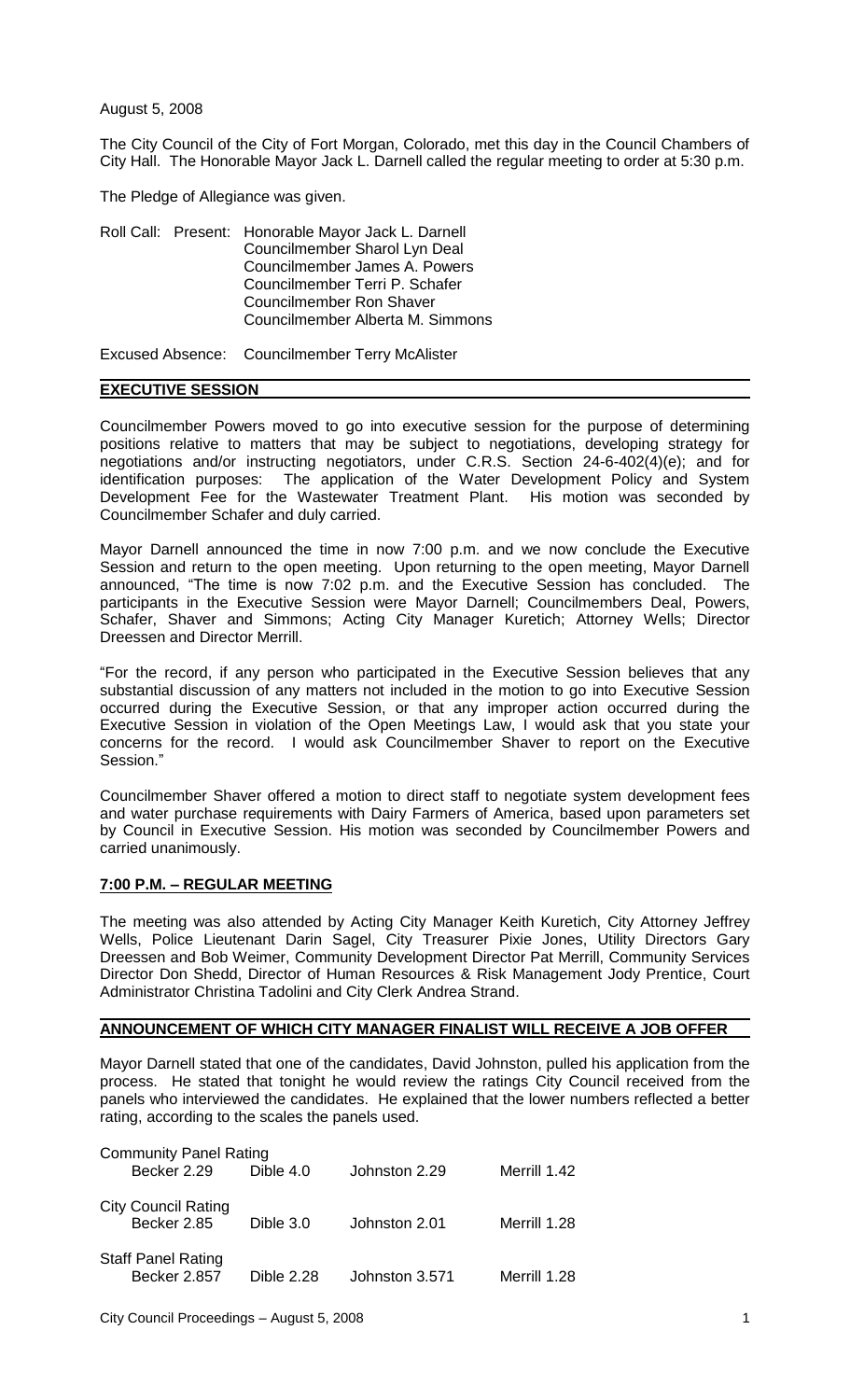City Manager Assessors Panel Rating<br>Becker 3 or 4 Dible 3 or 4 Jo Becker 3 or 4 Dible 3 or 4 Johnston 1 or 2 Merrill 1 or 2

The Mayor stated that City Council appreciated all those involved with the process. He would encourage the candidates to receive the feedback provided by the City Manager Assessors Panel and asked that all candidates contact Keith Kuretich to receive this information. He opened the floor for discussion. All Councilmembers provided comments regarding appreciation for the success of the process and commented on calls they received from the public.

Councilmember Powers offered a motion to make a formal job offer to Mr. Pat Merrill for the position of City Manager. His motion was seconded by Councilmember Simmons. The vote upon roll call being as follows: Ayes: Mayor Darnell; Councilmembers Deal, Powers, Schafer, Shaver and Simmons. Nays: None. Absent: Councilmember McAlister.

Pat Merrill thanked the Council, staff and citizens for their support and accepted the offer. He encouraged everyone to be kind to one another and then introduced his wife, son, mother and stepfather.

## **RECOGNITION OF ALAN AND POLLY DAHMS (THE DAHMS-TALTON FOUNDATION) FOR CONTRIBUTIONS TO THE FORT MORGAN MUNICIPAL AIRPORT**

Mayor Darnell introduced Alan and Polly Dahms, from the Dahms-Talton Foundation, for their contribution of a bench to the Fort Morgan Municipal Airport. Vernon Tryon, 509 Aspen Street, who is the Chairman of the Airport Advisory Committee, informed Council that he was present to thank the Dahms' for their support of the airport and the community.

## **LIQUOR LICENSING AUTHORITY (Council Acting As) CONSIDER THE APPLICATION FOR A SPECIAL EVENTS PERMIT BY FORT MORGAN ELKS LODGE #1143, LOCATED AT 430 STATE STREET**

Clerk Strand read into the record:

# **CITY COUNCIL COMMUNICATION**

### **LIQUOR LICENSING AUTHORITY**

| FROM:                | Andrea Strand, City Clerk           |
|----------------------|-------------------------------------|
| SUBJECT:             | Approval of a Special Events Permit |
| DATE:                | July 29, 2008                       |
| <b>MEETING DATE:</b> | August 5, 2008                      |

Item for

Consideration: Application by the Fort Morgan Elks Lodge #1143 for a Special Events Permit under the Liquor and Beer Code Regulations was presented on July 15, 2008. Council approved the posting of the property for the events.

Background<br>Information:

The Fort Morgan Elks Lodge, a fraternal organization, submitted the application for a permit to sell Malt, Vinous, and spirituous Liquor to the public on Saturday, August 28, 2008, for a car show; and Friday, September 19 and Saturday, September 2008, for the Fall Harvest Car Show.

Financial Considerations: Checks were submitted for the applicable fees.

Staff Review: The application is complete.

Legal Review: Section 12-48-106 requires the posting of the property at least ten days before approval of the permit by the local licensing authority.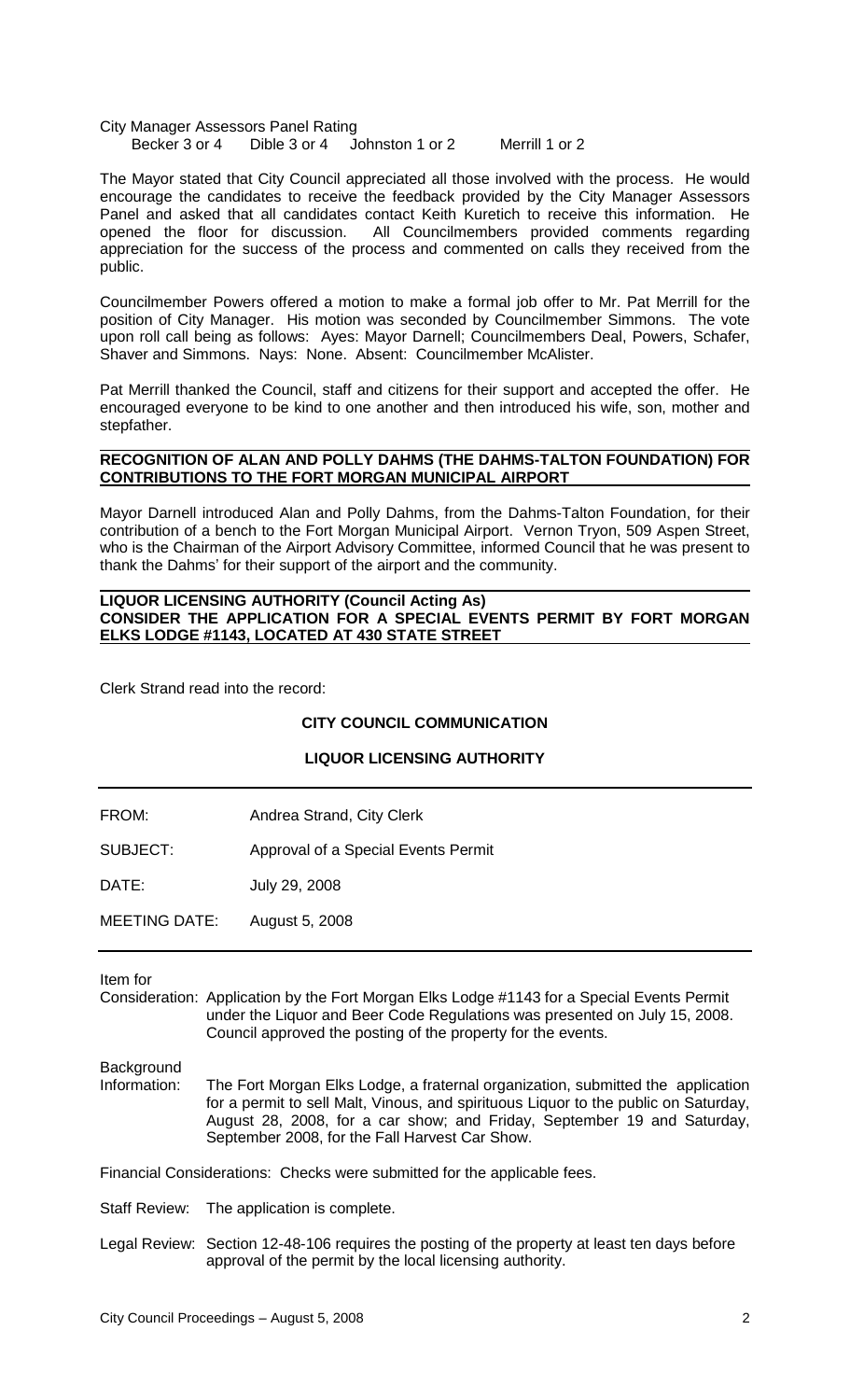**Supporting** Documents: Affidavit of Posting

Action: Motion to approve or deny the Special Events Permit by Fort Morgan Elks Lodge #1143, located at 430 State Street, for events scheduled for August 23, 2008, and September 19-20, 2008.

Lieutenant Darin Sagel then read the Affidavit of Posting into the record:

| STATE OF COLORADO   |                             |
|---------------------|-----------------------------|
| CITY OF FORT MORGAN | <b>AFFIDAVIT OF POSTING</b> |
| COUNTY OF MORGAN    |                             |

I, Darin L. Sagel, Lieutenant of Operations and Acting Chief of Police for the Police Department of the City of Fort Morgan, being first duly sworn, depose and say:

That in the matter of the application of Fort Morgan Elks Lodge #1143, A Fraternal Organization, 430 State Street, Fort Morgan, Colorado, for a special event permit for the sale by drink only of malt, vinous, and spirituous liquors; a public hearing to be had thereon this  $5<sup>th</sup>$  day of August, 2008. Notice of said public hearing was given by posting a sign in a conspicuous place on the premises, and sign being of suitable material, not less than twenty-two (22) inches wide and twenty-six (26) inches high, composed of letters not less than one (1) inch in height and stating as follows:

> **NOTICE** Pursuant to the Liquor Laws of Colorado Fort Morgan Elks Lodge #1143, A Fraternal Organization 430 State Street, Fort Morgan CO Has Requested the Licensing Officials of The City of Fort Morgan, Colorado To Issue a Special Event Permit For the Sale, by Drink Only, of Malt, Vinous, and Spirituous Liquors For Three (3) Days on: August 23, 2008, From 10:00 A.M. to 11:59 P.M. September 19, 2008, From 10:00 A.M. to 11:59 P.M. September 20, 2008, From 10:00 A.M. to 11:59 P.M. Protest to the Issuance of the Permit Shall be Written, Shall be Addressed To the City Council and Filed with the City Clerk at 110 Main Street, Fort Morgan Prior to 5:00 p.m., Tuesday, August 5, 2008

> > By Order of: CITY COUNCIL FORT MORGAN, COLORADO

Said sign was posted on the premises on the 16<sup>th</sup> day of July, 2008, and has remained posted and completely legible since posting to the best of my knowledge until the  $28<sup>th</sup>$  day of July, 2008.

Dated at Fort Morgan, Colorado, this 29<sup>th</sup> day of July, 2008.

/s/ Darin L. Sagel FMPD Lieutenant of Operations & Acting Chief of Police

SUBSCRIBED AND SWORN TO before me this 29<sup>th</sup> day of July, 2008, by Darin L. Sagel, Lieutenant of Operations and Acting Chief of Police for the Police Department of the City of Fort Morgan, Colorado.

/s/ Andrea J. Strand, City Clerk

Mayor Darnell asked if any one was present objecting to the application. None were present.

Councilmember Schafer offered a motion to approve the Special Events Permit on August 23, 2008, and on September 19-20, 2008, to sell malt, vinous and spirituous liquor at Fort Morgan Elks Lodge #1143, located at 430 State Street. Her motion was seconded by Council Powers and carried unanimously.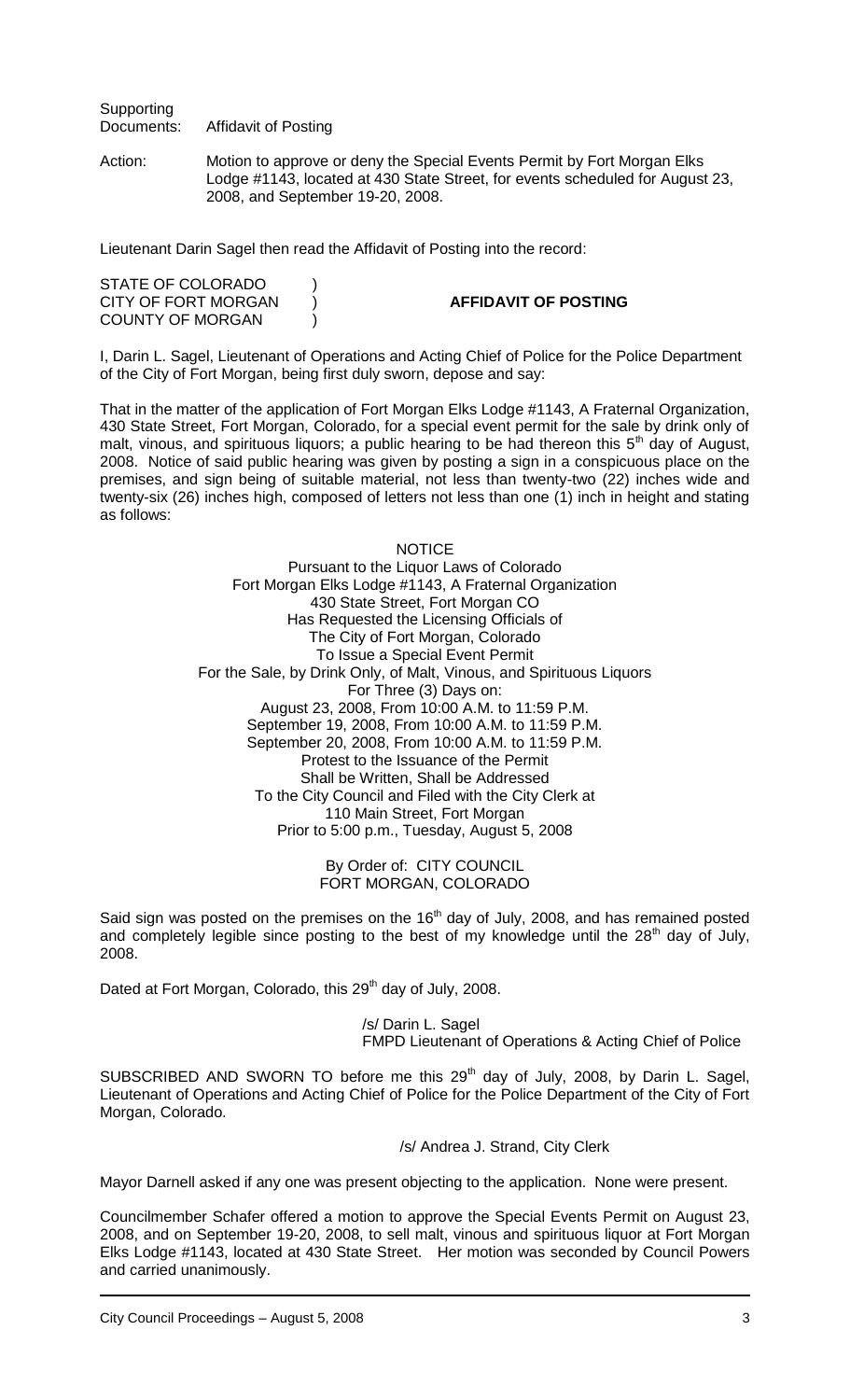#### **PUBLIC INFORMATION MEETING CONCERNING THE COMMUNITY FACILITIES GRANT PROVIDED BY UNITED STATES DEPARTMENT OF AGRICULTURE FOR A POLICE DEPARTMENT PATROL VEHICLE**

Director Merrill read into the record:

## **CITY COUNCIL COMMUNICATION**

| FROM:                | Pat Merrill, Community Development Director      |
|----------------------|--------------------------------------------------|
| SUBJECT:             | USDA Community Facilities Grant - Patrol Vehicle |
| DATE:                | December 15, 2009                                |
| <b>MEETING DATE:</b> | August 5, 2008                                   |

Item for Consideration: Public Information Meeting regarding Council's previous approval for the submitting of a USDA – Community Facilities Grant for a police patrol vehicle in the amount of \$38,378.50. The funding for the Project would be split 55% federal (\$21,108.17) and 45% City of Fort Morgan (\$17,270.33).

Background Information: The Public Information Meeting is a requirement (federal) as part of the USDA application/approval process.

Financial Considerations: Match to be taken from the Fiscal Year 2009 Budget (Police Department).

Citizen Input/Board Review: A Public Information Meeting is being held this evening (August 5, 2008).

Legal Review: A legal review of the Grant Application was performed by Attorney Wells prior to the Mayor signing the documents and before the full application was sent to USDA Rural Development.

Supporting Documents: Affidavit of Publication. The completed application is on file.

Staff Recommendations: Conduct the Public Information Meeting.

Alternatives: N/A

Director Merrill stated that this would be a budget item for next year and no public questions or comments had been received.

## **APPROVE THE BID SUBMITTED BY WOLF AUTO CENTER, FORT MORGAN, COLORADO, IN THE AMOUNT OF \$23,634 FOR A FORD CROWN VICTORIA FOR THE POLICE DEPARTMENT**

Councilmember Schafer excused herself from Council Chambers. Lieutenant Sagel stated that the bid information had been presented at the July 22, 2008, work session and he would answer any questions.

Councilmember Powers offered the following Resolution and moved for its adoption. His motion was seconded by Councilmember Shaver; said Resolution being in words, letters and figures as follows, to-wit:

# **RESOLUTION**

BE IT RESOLVED BY THE COUNCIL OF THE CITY OF FORT MORGAN, COLORADO, to accept the bid submitted by Wolf Auto Center of Fort Morgan, Colorado, for the purchase of one Ford Crown Victoria for the Fort Morgan Police Department in the amount of \$23,634.

PASSED, APPROVED AND ADOPTED this  $5<sup>th</sup>$  day of August, 2008, the vote upon roll call being as follows: Ayes: Mayor Darnell; Councilmembers Deal, Powers Shaver and Simmons. Nays: None. Abstain: Councilmember Schafer. Absent: Councilmember McAlister.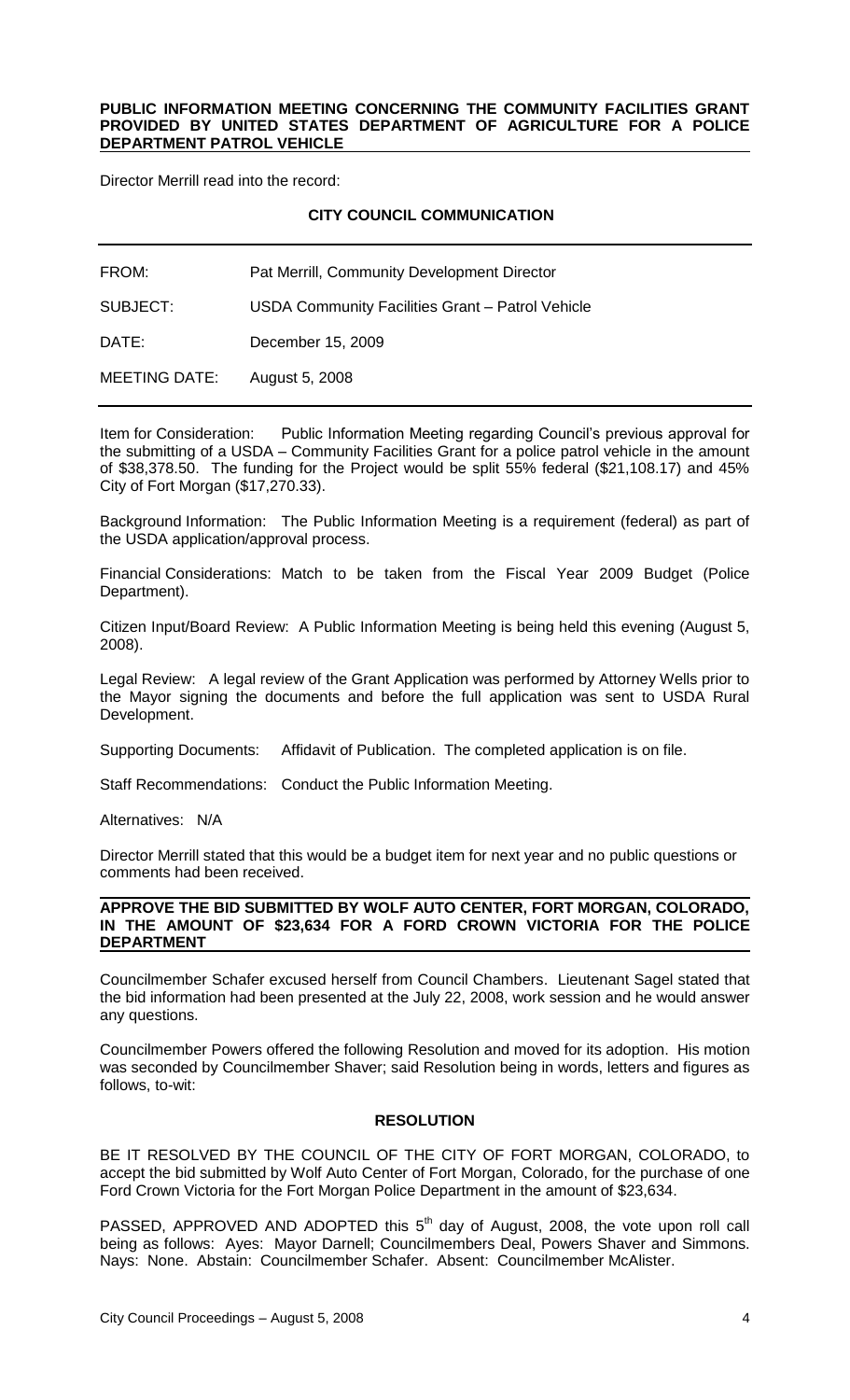## **FIRST READING OF AN ORDINANCE ENTITLED, "AN ORDINANCE ADOPTING SECTION 20-38, ERADICATION OF GRAFFITI,** *CODE OF THE CITY OF FORT MORGAN* **(1994)"**

Attorney Wells informed Council that staff members and Councilmembers had received responses from the community concerning this Ordinance. He stated that changes could be made to the Ordinance and would like to discuss some of the concerns. Discussion continued with all providing issues received. Those being that private property owners may find it difficult to remove the graffiti because of physical and financial limits and some feel that the property owners should not be issued a summons, others felt that the City could pay for the cleaning up of the graffiti and should model the City of Greeley.

Councilmember Powers offered a motion to remove penalties to property owners for graffiti on their property and suggested further investigation by Staff concerning a City employee who would remove the graffiti and costs associated with this. He suggested the item be tabled until this investigation is done. His motion was seconded by Councilmember Schafer and carried unanimously. The item would be set for presentation at a work session and for first reading on September 2.

## **FIRST READING OF AN ORDINANCE ENTITLED, "AN ORDINANCE ADOPTING SEC. 18A-24, USEFUL PUBLIC SERVICE PROGRAM,** *CODE OF THE CITY OF FORT MORGAN* **(1994)"**

Attorney Wells and Administrator Tadolini were present to answer questions concerning the Ordinance changing the Useful Public Service Program in Fort Morgan Municipal Court.

# **ORDINANCE NO. \_\_\_\_**

## **AN ORDINANCE ADOPTING SEC. 18A-24, USEFUL PUBLIC SERVICE PROGRAM,** *CODE OF THE CITY OF FORT MORGAN (1994)*

WHEREAS, certain misdemeanants are sentenced by the Fort Morgan Municipal Court to complete community service hours; and,

WHEREAS, in the past this program has been overseen by the  $13<sup>th</sup>$  Judicial District Probation Department; and,

WHEREAS, the cost of completing this program is \$80.00, of which all monies are paid to the County of Morgan, with no revenue being retained by the City; and,

WHEREAS, the Fort Morgan Municipal Court Judge does not have the authority to direct Defendants to complete any specific type of public service in the County program; and,

WHEREAS, Staff has recommended that rather than outsourcing this program to the County, this program should be administered by the Probation Department located in the Fort Morgan Municipal Court; and,

WHEREAS, the in-house administration will allow for the reduction the cost of completing this program to misdemeanants; and,

WHEREAS, the City authorized UPS program will provide additional flexibility in sentencing options for the Municipal Court Judge.

NOW, THEREFORE, BE IT ORDAINED BY THE COUNCIL OF FORT MORGAN, COLORADO that the Useful Public Service Program is adopted in entirety as follows:

## 18A-24USEFUL PUBLIC SERVICE PROGRAM

A. Purpose. The purpose of this chapter is to authorize the Municipal Court Judge and staff of implement a Useful Public Service program for Municipal Defendants. The Useful Public Service Program (UPS) assigns and monitors sentenced offenders to complete public service work pursuant to this code, court policies, and state and national practices. The program must maintain self-sufficiency through client paid fees and other program charges, while providing a wide range of services to the community. The program shall be administered by the Court through the Judge and Court Administrator.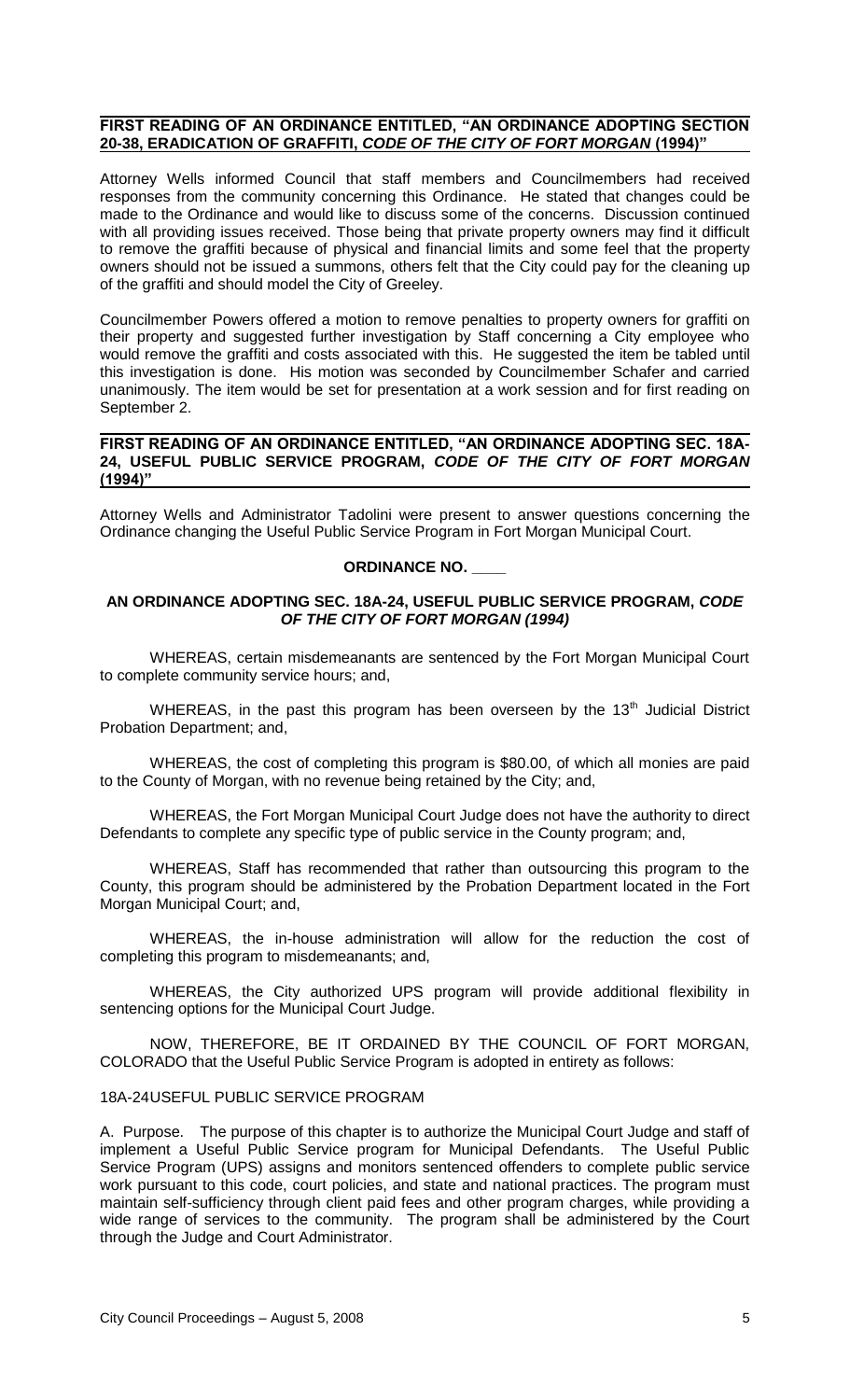The philosophy of the program is that through Restorative Justice Principles and Practices, court ordered community service work can and should be beneficial for all involved parties: the community's charitable organizations; the courts; the program; and the Defendant.

B. Procedure. Any Defendant ordered by the Court to serve UPS as part of its sentence shall report to the Probation Department. All UPS shall be monitored by Court, as directed by the Municipal Court Judge through the Court Administrator. UPS shall only be performed for a I.R.S. Code §501(c)(3) organization approved by the Probation Department. The Court will prepare all forms necessary to effectively administer the program.

C. Prohibitions. The Court shall not be authorized under this Chapter to allow for any "buy out" program in the administration of the UPS program. "Buy out" means allowing a Defendant to pay the Court or any organization an established amount of money in lieu of serving its UPS sentence.

D. Fees. The Court administrator, with approval of the Municipal Court Judge shall have authority to assess or modify an appropriate fee to pay for the administration of the UPS program. Such fees shall also be subject to final approval of Council during the budget process or during the mid-term budget amendment process.

E. Falsification of Information. The falsification of UPS forms, including but not limited to forged signatures, claimed time and work information, shall constitute a violation of the Fort Morgan Municipal Court, and shall be punishable by a fine of not more than one thousand (\$1,000.00) and/or up to one (1) year jail.

INTRODUCED, READ AND PASSED UPON FIRST READING this  $5<sup>th</sup>$  day of August 2008, for publication once in a newspaper of the City of Fort Morgan, Colorado, at least ten days before its final passage.

> THE CITY COUNCIL OF THE CITY OF FORT MORGAN, COLORADO

[ SEAL ]

BY*: /s/ Jack L. Darnell* Mayor

ATTEST:

*/s/ Andrea J. Strand* City Clerk

Councilmember Simmons offered the following Resolution and moved for its adoption. Her motion was seconded by Councilmember Schafer; said Resolution being in words, letters and figures as follows, to-wit:

# **RESOLUTION**

BE IT RESOLVED BY THE COUNCIL OF THE CITY OF FORT MORGAN, COLORADO that the foregoing Ordinance entitled above; and the same is hereby ordered published in the City of Fort Morgan, Colorado, not less than ten days before further consideration; and that said Ordinance again be presented to this Council at the expiration of said period of publication for final action thereof.

PASSED, APPROVED AND ADOPTED this 5<sup>th</sup> day of August, 2008 the vote upon roll call being as follows: Ayes: Mayor Darnell, Councilmembers Deal, Powers, Schafer, Shaver and Simmons. Nays: None. Absent: Councilmember McAlister.

# **REQUEST TO APPROVE A PLAT APPLICATION FOR A MINOR SUBDIVISION AND REPLAT OF LOT B, CASE 08-11, RIVERVIEW COMMONS PHASE II**

Director Merrill read into the record:

# **CITY COUNCIL COMMUNICATION INCLUDED IN AGENDA PACKET**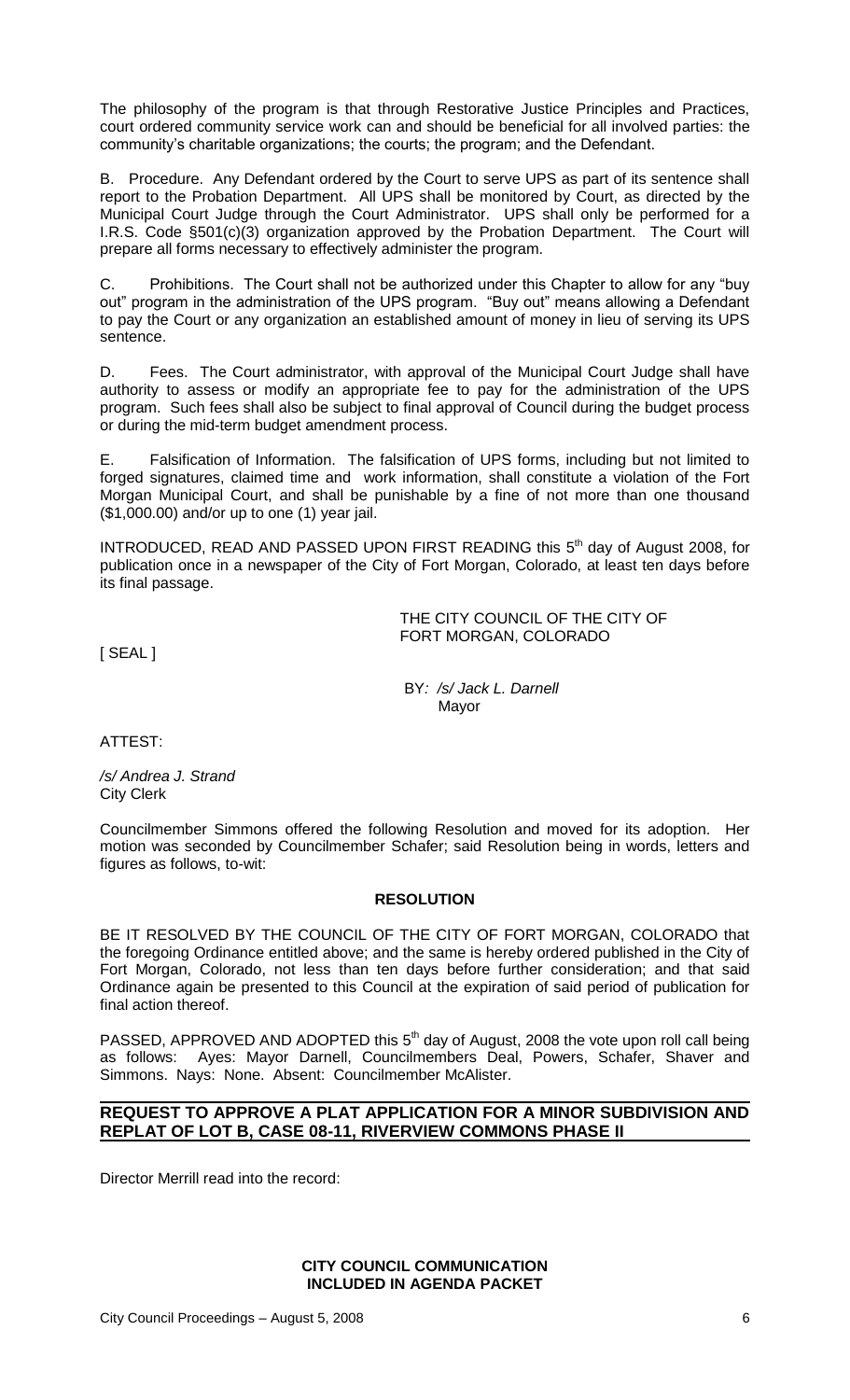| FROM:                | Pat Merrill, Community Development Director             |
|----------------------|---------------------------------------------------------|
| SUBJECT:             | Case 08-11 Riverview Commons- Phase II Re-Plat of Lot B |
| DATE:                | July 30, 2008                                           |
| <b>MEETING DATE:</b> | August 5, 2008                                          |

Item for Consideration: Plat Application for a Minor Subdivision and Replat of Lot B.

Background Information: The City received an application for a Minor Subdivision for Riverview Commons to re-plat (split) Lot B. Phase II is currently one lot and the applicant is requesting to divide Lot B into two commercial lots. Lot 1 would be 2.00 acres and Lot 2 would be 2.17 acres.

Financial Considerations: The applicant has submitted the \$65 application fee and a legal survey of the property.

Citizen Input/Board Review: Staff has reviewed the application and has discussed the request with the applicant. The Planning Commission reviewed the application at a Regular Meeting on July 28, 2008. They recommended that City Council approve the re-plat of Lot B of Riverview Commons.

Legal Review: City Attorney Jeff Wells has been apprised of the possible lot split, and all of the information is being provided to him at this time. Additionally, the split should be accompanied by a notation that the City is not responsible for the result of the lot split being of an incorrect (too small) size. I will go into this in greater detail at the Council meeting.

Alternatives: Deny the Minor Subdivision.

Supporting Documents: Plat Application and Plat map of site

Staff Recommendations: Staff, as well as the Planning Commission, recommends that Council approves the Minor Subdivision at River Commons.

He asked that the record reflect that Staff could not get the style of the building from the Developer. They have five different styles of the building and once the lot is split, a building will be selected and the site review will be done by the Planning & Zoning Department. Councilmember Powers wanted to make sure the Planning & Zoning Department reviewed the parking requirements and Director Merrill assured Council that the parking lots will be reviewed and requirements will be met.

Councilmember Powers offered a motion to approve the plat application and re-plat of Lot B of Riverview Commons as presented. His motion was seconded by Councilmember Shaver and carried unanimously.

**ZONING BOARD OF APPEALS (COUNCIL ACTING AS) REQUEST TO SET A PUBLIC HEARING ON AUGUST 19, 2008, FOR A ZONING VARIANCE REQUEST FROM MARVIN K. JEFFERSON FOR OFF-STREET PARKING LOCATED AT 801 MAIN STREET, APPLICATION NO. ZA08-1**

Director Merrill read into the record:

## **CITY COUNCIL COMMUNICATION INCLUDED IN AGENDA PACKET**

FROM: Pat Merrill, Community Development Director

SUBJECT: Variance Request to the Zoning and Land Use Code for off-street parking requirements at 801 Main Street

DATE: July 30, 2008

City Council Proceedings – August 5, 2008 7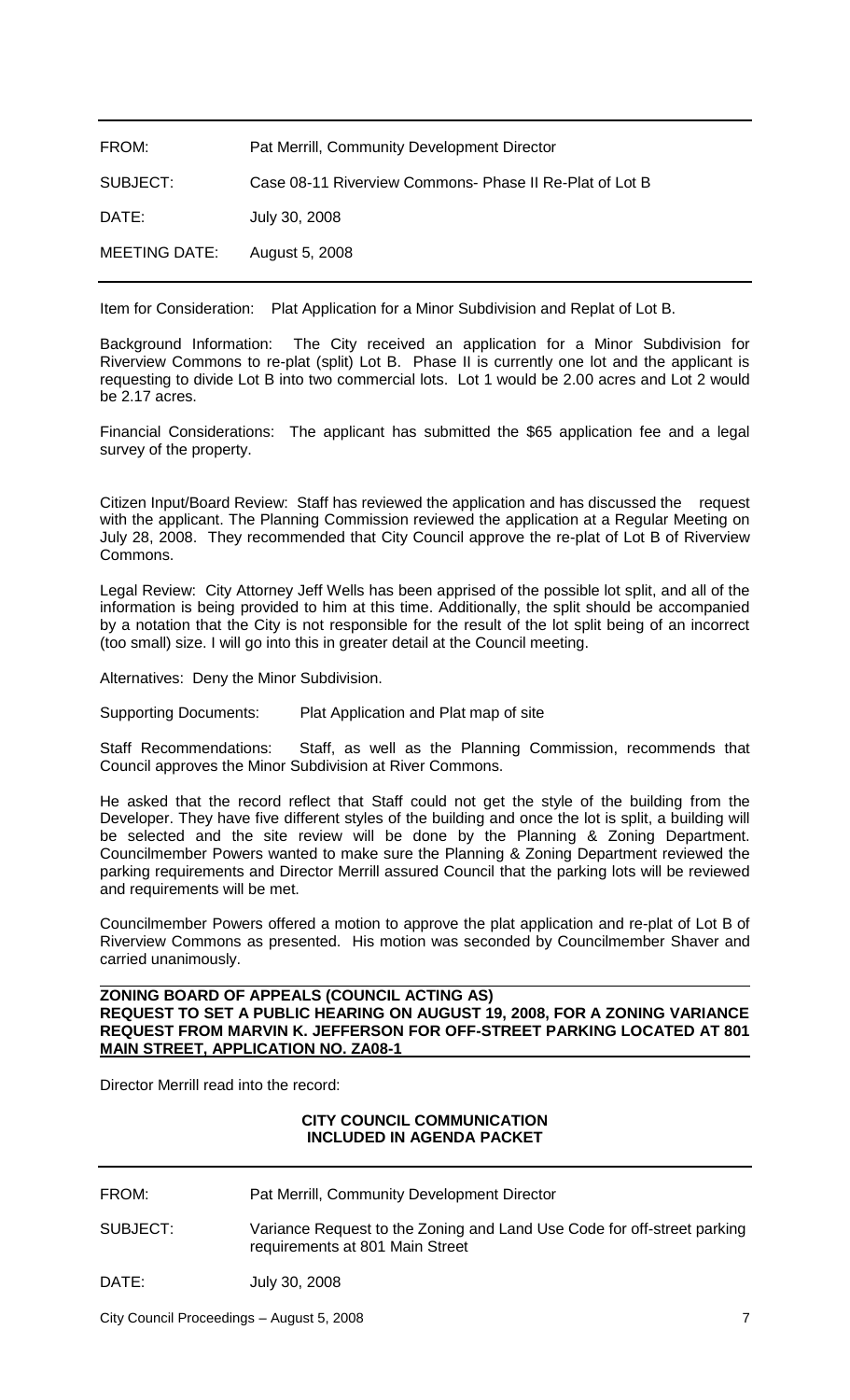Item for Consideration: A Variance Request to have a reduced area dedicated to off-street parking than what is required by Ordinance; for a business located at 801 Main Street. The owner is finishing the basement of the building to include a meeting room, storage and office/work area. This will create more finished square footage in the building, which will increase the requirement for off-street parking (three additional spaces).

Financial Considerations: The applicant has submitted the \$200 application fee.

Citizen Input/Board Review: Staff has reviewed the Variance Request and has discussed the request with the applicant. A Public Hearing before the Zoning Board of Appeals may be scheduled for August 19, 2008, at the Regular City Council Meeting.

Legal Review: The City Attorney, Jeff Wells, will be reviewing the information, and will be available at the Public Hearing to answer any related questions.

Alternatives: The application can be approved, denied or approved with conditions subsequent to the Public Hearing.

Supporting Documents: Variance Application, sketch of property and a diagram showing the intended use of each room.

Staff Recommendations: Set a Public Hearing before the Zoning Board of Appeals for August 19, 2008, at 7:00 p.m.

Councilmember Shaver offered a motion to set the Public Hearing for August 19, 2008. His motion was seconded by Councilmember Schafer and carried unanimously.

### **REQUEST TO REAPPOINT PAT CANALES AS A MEMBER OF THE PLANNING COMMISSION FOR A SIX-YEAR TERM ENDING APRIL 1, 2014 – DIRECTOR MERRILL**

Director Merrill read into the record:

### **CITY COUNCIL COMMUNICATION**

FROM: Pat Merrill, Community Development Director

SUBJECT: Appointment of Pat Canales to Planning Commission

DATE: December 15, 2009

MEETING DATE: August 5, 2008

Item for Consideration: Ms. Canales has requested reappointment to the Planning Commission.

Background Information: Ms. Canales has served on the Planning Commission since September of 2006 and is a very valuable member.

Financial Considerations: N/A

Citizen Input/Board Review: The Planning Commission met on July 14, 2008, at a Regular meeting and voted unanimously on the reappointment and made recommendation to City Council to reappoint Ms. Canales to the Planning Commission with her six-year term expiring on April 1, 2014.

Legal Review: N/A

Supporting Documents: Section 27.3 Planning Commission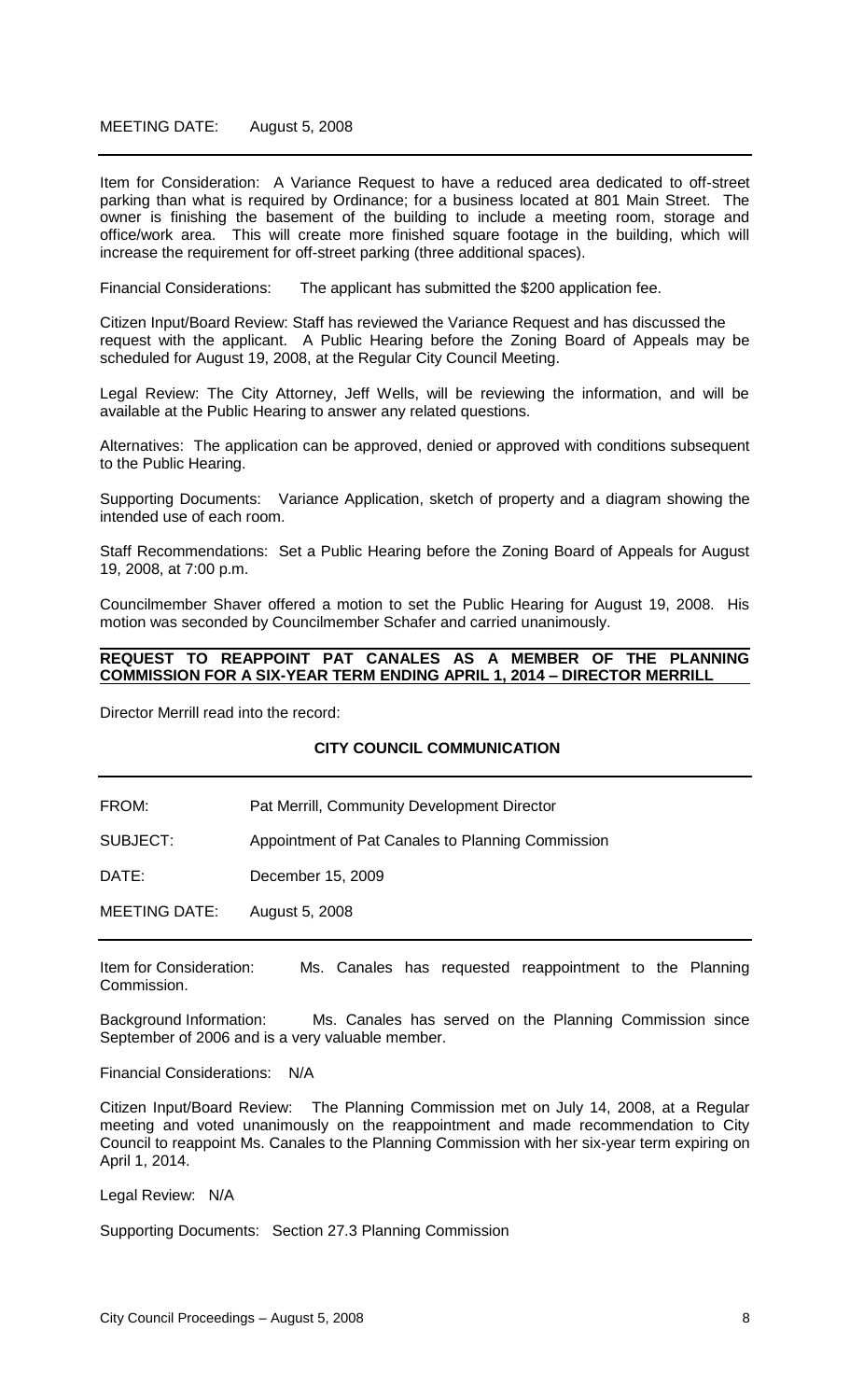Staff Recommendations: Staff recommends that City Council discuss the appointment to the Planning Commission and approve the appointment as recommend by the Planning Commission.

Alternatives: Advertise the vacancy.

Councilmember Powers offered a motion to approve the appointment of Pat Canales as recommended by the Planning commission for a six-year term ending April 2014. His motion was seconded by Councilmember Shaver and carried unanimously.

## **CONSENT AGENDA**

Clerk Strand presented the Consent Agenda for Council consideration. Councilmember Simmons offered a Resolution to approve the Consent Agenda as presented, and moved for its adoption. Her motion was seconded by Councilmember Schafer, said Consent Agenda being in words, letters and figures as follows, to wit:

- A. Approve the minutes from the July 15, 2008, regular meeting.
- B. Approve the minutes from the July 19, 2008, special meeting.
- C. Second and final reading of Ordinance No. 1071 amending the 2008 Budget entitled, "An Ordinance Amending the Appropriation of Monies for the Funds of the City of Fort Morgan, Colorado," and publish by title only.

## **ORDINANCE NO. 1071**

## **AN ORDINANCE AMENDING THE APPROPRIATION OF MONIES FOR THE FUNDS OF THE CITY OF FORT MORGAN, COLORADO**

UPON AND PURSUANT to the revised estimate of the probable revenue and expenses submitted to the City Council of the City of Fort Morgan, Colorado, and upon a budget made by said Council, and for the purpose of raising funds to defray all expenses of conducting the business of the government of the City and payment of all liabilities of the City falling due or accruing during the fiscal year ending December 31, 2008; and,

WHEREAS, the following expenditures from monies which are available for the purpose could not be foreseen or were not anticipated at the time of the adoption of the 2008 municipal budget in 2007.

# BE IT ORDAINED BY THE CITY COUNCIL OF THE CITY OF FORT MORGAN, COLORADO:

Of the monies arising from electric, water, gas, sewer, and sanitation charges, taxes, fines, licenses and all other sources of monies of the City of Fort Morgan, the appropriation to the several funds of said City for the purposes of operations, debt service and capital outlays is amended as follows and attached hereto and incorporated herein by reference

|                            | Original |               |    | Amended   |                 |
|----------------------------|----------|---------------|----|-----------|-----------------|
| <b>Fund</b>                |          | Appropriation |    | Amendment | Appropriation   |
| <b>General Fund</b>        | \$       | 9,211,123     | \$ | 51,084    | 9,160,039<br>\$ |
| <b>After School Fund</b>   | \$       | 57,818        | \$ | - 483     | \$<br>57,335    |
| Capital Improvement Fund   | \$       | 3,338,623     | \$ | 118,000   | 3,456,623<br>\$ |
| Golf Fund                  | \$       | 832,752       | \$ | 23,416    | \$<br>856,168   |
| <b>Conservation Trust</b>  | \$       | 103,150       | \$ | O         | \$<br>103,150   |
| Electric Fund              |          | \$16,542,980  | \$ | 38,249    | \$16,581,229    |
| <b>Water Fund</b>          | S        | 5,937,161     | \$ | $-2,121$  | 5,935,040<br>\$ |
| Gas Fund                   | \$       | 5,369,291     | \$ | $-2,066$  | 5,367,225<br>S  |
| Sewer Fund                 | \$       | 1,950,355     | \$ | $-3,976$  | 1,946,379<br>S  |
| <b>Sanitation Fund</b>     | \$       | 1,262,000     | \$ | $-1,821$  | \$<br>1,260,179 |
| <b>Fiber Optic Fund</b>    | \$       | 27,100        | \$ | 3,010     | \$<br>30,110    |
| <b>Perpetual Care Fund</b> | \$       | 15,200        | \$ | O         | \$<br>15,200    |
| Self-Insurance Fund        | \$       | 2,500,025     | \$ | 0         | \$2,500,025     |
| <b>Riverview GID Fund</b>  | \$       | 1,225,000     | \$ | 0         | 1,225,000<br>\$ |
| Total                      |          | \$48,372,578  | \$ | 121,124   | \$48,493,702    |

INTRODUCED, READ ON FIRST READING AND ORDERED PUBLISHED this 15<sup>th</sup> day of July 2008.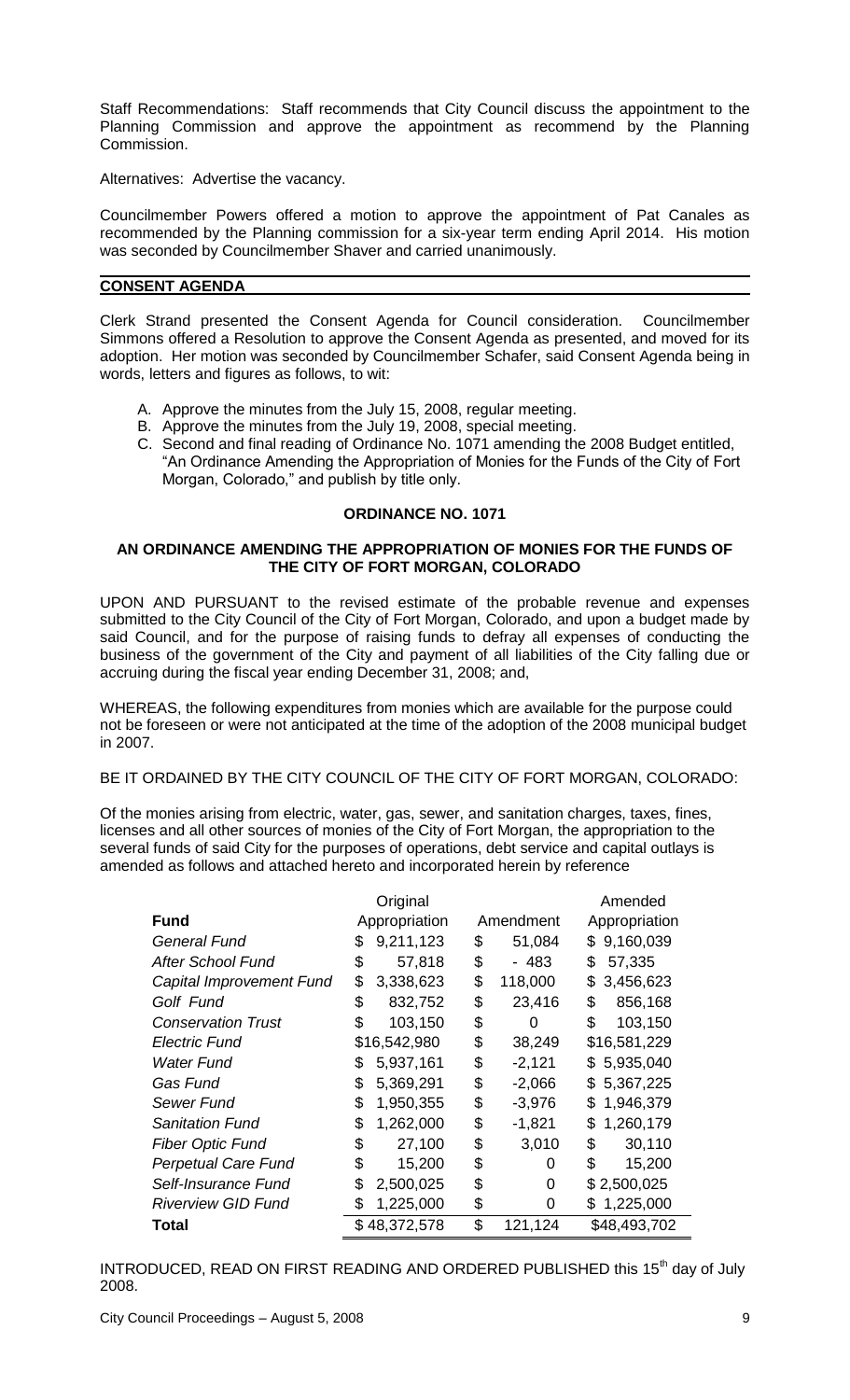# THE CITY COUNCIL OF THE CITY OF [SEAL] FORT MORGAN, COLORADO

ATTEST: By: /s/ Jack L. Darnell Mayor

/s/ Andrea J. Strand City Clerk

PASSED, APPROVED AND ADOPTED ON this 5<sup>th</sup> day of August, 2008.

THE CITY COUNCIL OF THE CITY OF [SEAL] FORT MORGAN, COLORADO

> By: /s/ Jack L. Darnell Mayor

ATTEST:

/s/ Andrea J. Strand City Clerk

STATE OF COLORADO ) COUNTY OF MORGAN ) ss. **CERTIFICATE** CITY OF FORT MORGAN

I, Andrea J. Strand, the duly appointed, qualified and acting Clerk of the City of Fort Morgan, Colorado, do hereby certify that the foregoing Ordinance No. 1071 was, as a proposed Ordinance, duly and legally presented to the City Council of the City of Fort Morgan, Colorado, on the 15<sup>th</sup> day of July, 2008. Said ordinance, as proposed, was duly read at length at said meeting, and thereafter the same was, on the 21<sup>st</sup> day of July, 2008, published in the *Fort Morgan Times,* a daily newspaper of general circulation published and printed in the City of Fort Morgan, Morgan County, Colorado. Said proposed ordinance was again taken up and read a second time at a regular meeting of the City Council held on the 5<sup>th</sup> day of August, 2008. Within five (5) days after its final passage, said Ordinance was published in *The Fort Morgan Times*, a daily newspaper of general circulation published and printed in the City of Fort Morgan, Morgan County, Colorado.

[SEAL]

/s/ Andrea J. Strand, City Clerk

D. Authorize the Mayor to sign a Resolution adopting the recommended adjustments to the FPPA/Old Hire Police Pension Actuarial Tables.

# **RESOLUTION NO. 08 08 01**

### **FUNDING FOR OLD HIRE POLICE PENSION PLAN IN 2008 AND 2009**

Whereas, Sec. 2-5, Policemen's pensions; source of funds, *Fort Morgan Municipal Code* (1994) provides:

"The City, in compliance with the provisions of state statutes, does hereby authorize and direct the monthly payment to the policemen's pension fund an amount equal to that required from time to time by the State Policemen's and Firemen's Pension Reform Law and the Fire and Police Pension Association in administering said Law; provided, however, that the members of such Police Department shall, from their respective monthly salaries, contribute into the City's policemen's pension fund identical percentages monthly of their respective monthly salaries so that the contribution of the Police Department as a whole shall match the contribution for the City's general fund."

and,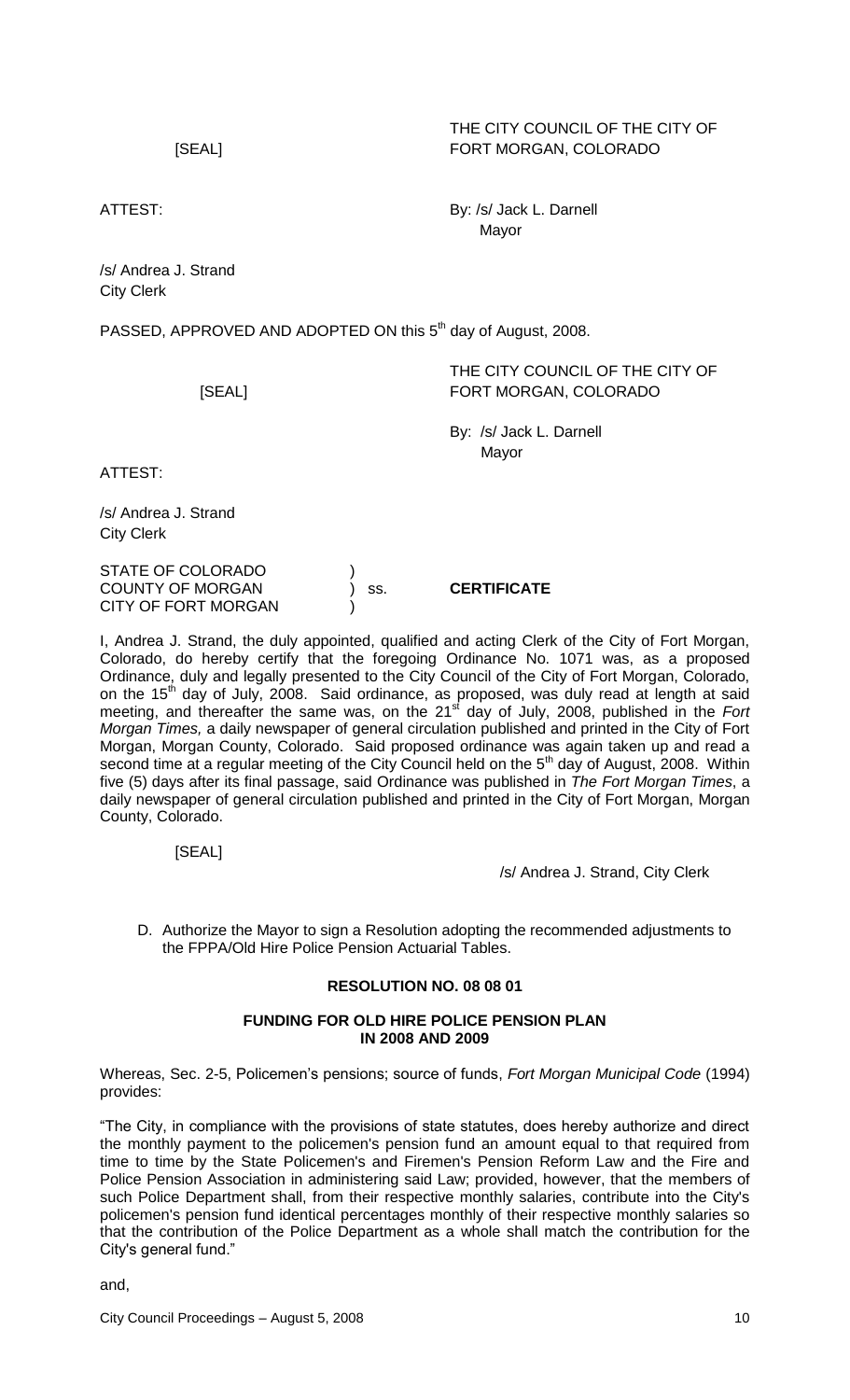Whereas, Sec. 2-8(c), *Fort Morgan Municipal Code* (1994), provides:

"(c) In addition to the base pension, a retiree shall be entitled to receive the full amount of any *cost of living* adjustment or increase in the amount of the monthly pension to which the retiree is entitled by the terms of a resolution adopted by the City Council for such purpose. The combined amount of the base pension and any applicable adjustment or increase thereto shall be referred to as the *aggregate pension*."

and,

Whereas, the City has recently received the *Actuarial Valuation as of January 1, 2008,* prepared by Gabriel Roeder Smith & Company for the Fire and Police Pension Association and the City of Fort Morgan Old Hire Pension Plan which sets forth the payments necessary to fund the Plan and maintain its actuarial soundness.

NOW, THEREFORE, BE IT RESOLVED BY THE COUNCIL OF THE CITY OF FORT MORGAN, COLORADO:

1. The monthly retirement benefit paid to all current retired members and beneficiaries shall be increased by 3.5% for inflation, effective January 1, 2008, and by 3.5 % increase for inflation to all current and future retired members and beneficiaries, effective January 1, 2009; recognizing the fact that this additional benefit will result in an increased cost to the City to maintain an actuarially sound pension fund, it is the

intention of the City to appropriate any necessary additional funds from the general fund revenues of the City to fund such increase.

2. For 2008, from the funds previously budgeted and appropriated for such purpose, General Fund Account No. 001-421-3 3112, the City Manager is hereby authorized to pay:

Budgeted amount not to exceed \$73,280;

3. For 2009 and 2010, the City Manager is directed to budget a sum not less than \$73,280 in each year for Employer contributions and the additional contribution necessary to maintain the actuarial soundness of the Plan.

4. The former practice of making a lump-sum contribution in a single year for the foregoing purposes has been discontinued.

5. The obligation hereby undertaken to fund these pension plan obligations in 2009 and 2010 shall be secured by a cash reserve of \$146,560.00 pledged irrevocably in the General Fund and held for payments in 2008 and 209, each in the amount of \$73,280. The City Manager is hereby authorized and directed to establish and maintain such a cash reserve in the General Fund.

INTRODUCED, PASSED, APPROVED AND ADOPTED this  $5<sup>th</sup>$  day of August, 2008, the vote upon roll call being as follows:

Ayes: Mayor Darnell; Councilmember Deal, Powers, Schafer, Shaver and **Simmons** 

Nays: None

Absent: Councilmember McAlister

THE CITY COUNCIL OF THE CITY OF FORT MORGAN, COLORADO

[ SEAL ]

BY: /s/ Jack Darnell Mayor

ATTEST:

/s/ Andrea J. Strand City Clerk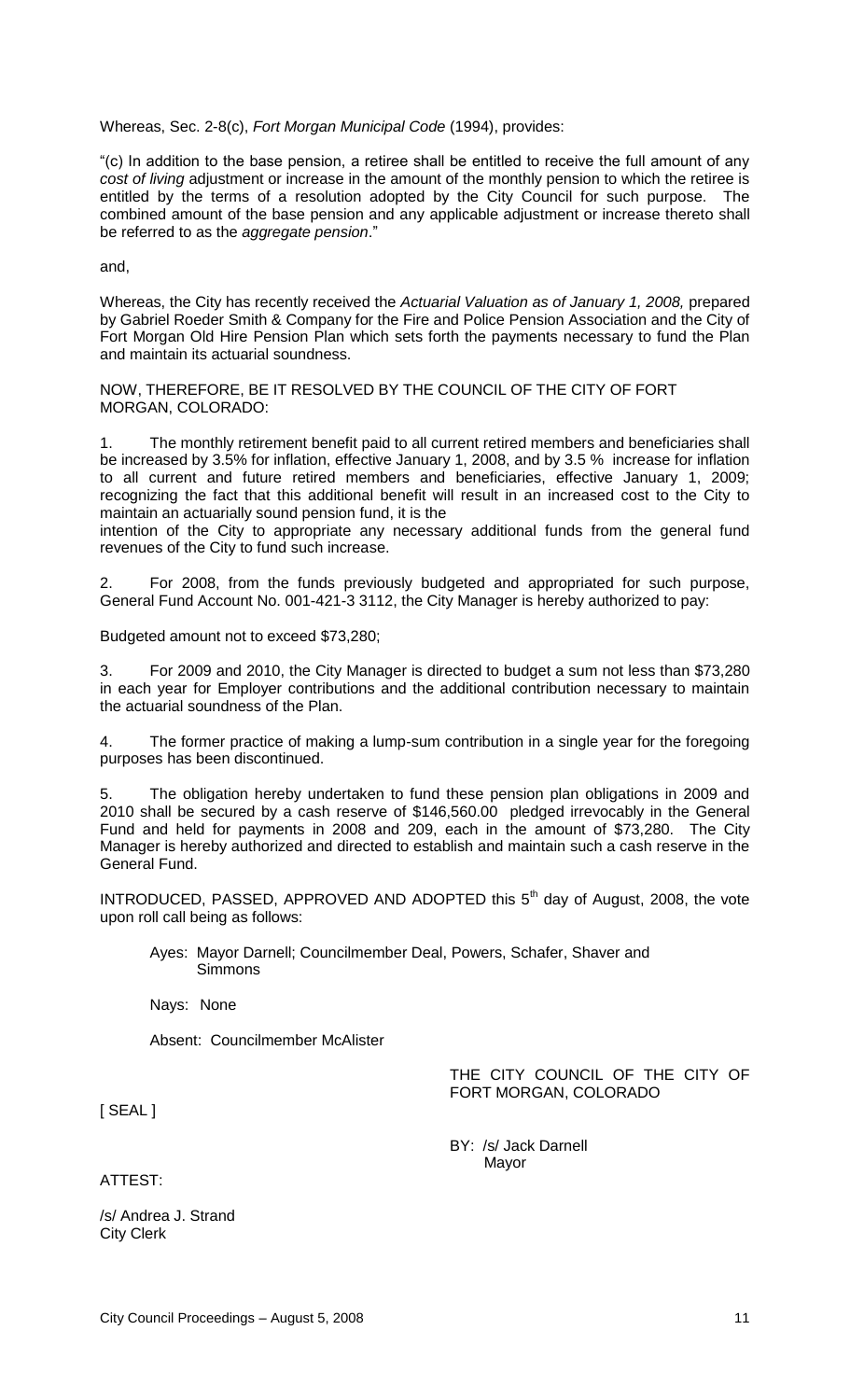STATE OF COLORADO ) COUNTY OF MORGAN ) ss. **CERTIFICATE** CITY OF FORT MORGAN

I, ANDREA J. STRAND, City Clerk for the City of Fort Morgan, Colorado, do hereby certify and attest that the foregoing Resolution is a true, perfect and complete copy of the Resolution adopted by the Council of Fort Morgan, Colorado, and is identical to the original thereof appearing in the official records of the City of Fort Morgan, Colorado, and that the same has not been, since its adoption, in any respect, rescinded or amended.

IN TESTIMONY WHEREOF, I have hereunto set my hand and have affixed the seal of the City of Fort Morgan this 6th day of August, 2008.

/s/ Andrea J. Strand, City Clerk

E. Authorize the Mayor to sign an Intergovernmental Agreement between the City of Fort Morgan and Morgan County to provide a generator during the August 12 and November 4, 2008, elections.

## **INTERGOVERNMENTAL AGREEMENT**

THIS AGREEMENT made on August 5, 2008, by and between THE CITY OF FORT MORGAN, COLORADO, a municipal corporation, (hereinafter "City") acting by and through the City Council of the City of Fort Morgan, and MORGAN COUNTY, COLORADO, a political subdivision of the State of Colorado, (hereinafter "County") acting by and through the Board of County Commissioners:

#### WITNESSETH:

WHEREAS, the County utilizes voting devices that require electrical current to operate; and,

WHEREAS, the City and the County coordinate elections to minimize the costs to the citizens; and,

WHEREAS, the Colorado Secretary of State requires the County to provide a back-up power source at all vote centers that utilize electrical voting devices; and,

WHEREAS, the City has a portable generator, of size and capacity to supply emergency electrical service to a polling precinct in the case of emergency; and,

WHEREAS, The City and County wish to work together to save taxpayer dollars, and ensure the fundamental right of its citizens to vote in the event of a power outage at a vote center.

NOW THEREFORE THE PARTIES AGREE AS FOLLOWS:

- 1. The City agrees to allow the County to use its gasoline fueled generator at a vote center selected by the county at each primary, general or coordinated election held in Morgan County.
- 2. The County intends to use the generator at the American Legion Post 19 16913 Morgan County Road 17.7 in Fort Morgan. Notwithstanding this specific location, the County agrees that the generator shall only be used at a vote center that is in or near the border of the City of Fort Morgan, and which serves the citizens of Fort Morgan.
- 3. In the event the City staff or personnel are unavailable to deliver the generator to the vote center selected by the County, the County shall be responsible for picking up the generator from the City.
- 4. The parties agree to communicate well in advance of the scheduled elections to coordinate the pick-up and/or delivery of the generator.
- 5. After the election is concluded the City agrees to pay for any routine maintenance and refueling of the generator if necessary.
- 6. The County agrees to hold the City harmless and indemnify the City for any and all claims that may arise from the election or the use of the City's generator.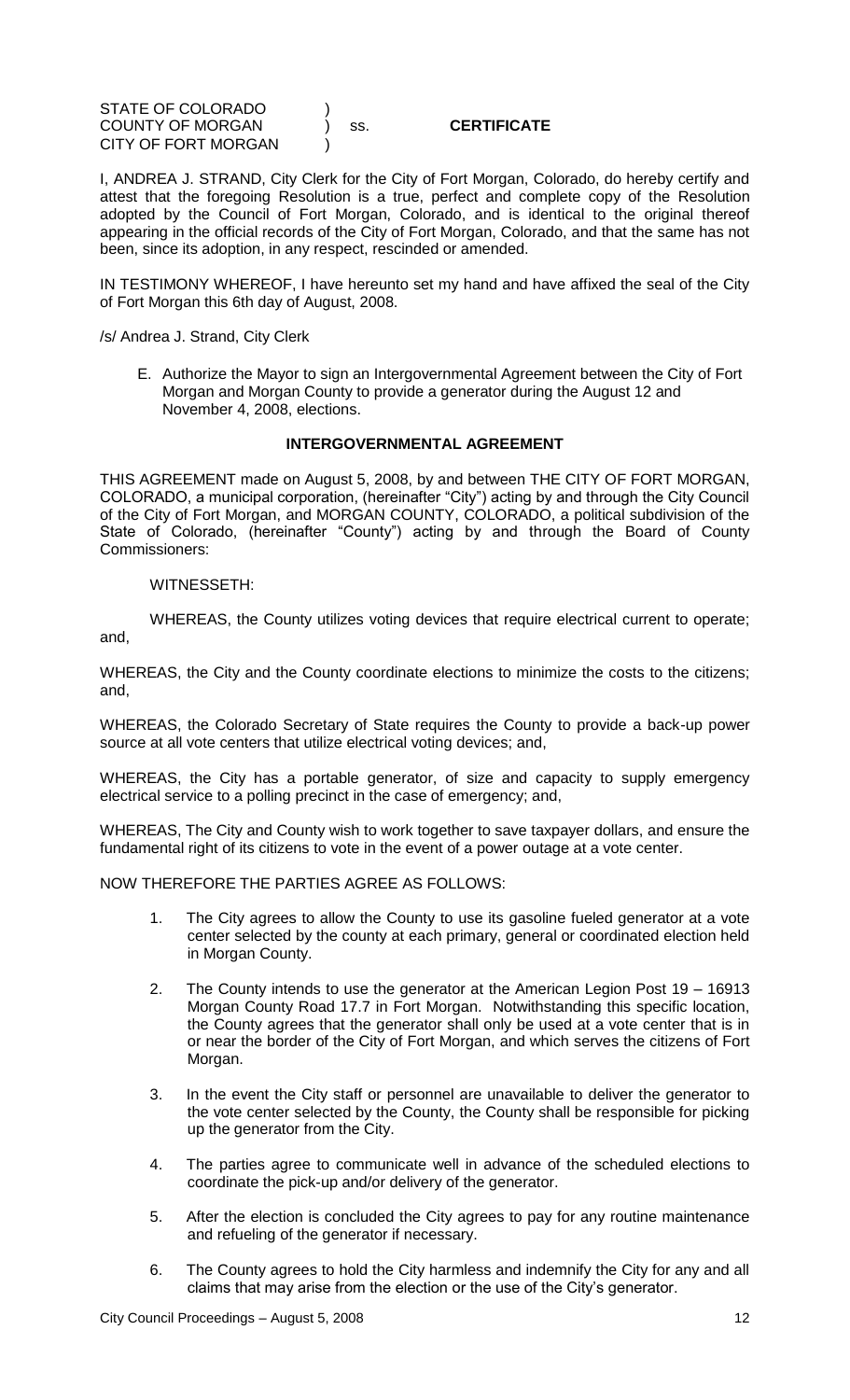- 7. In the event that the generator is damaged, destroyed or otherwise rendered unable to function as the result of the negligence or intentional acts by the County or its agents, or as the result of a riot, sabotage or some form of civil strife, the County agrees to pay for the repair or replacement of the generator.
- 8. The County agrees to designate at least one employee that will be trained, if necessary, and permitted to operate the generator in the event it must be used during an election. The City agrees to have an employee on call to assist the County in the event there are difficulties or issues with the operation of the generator.

DATED this 5<sup>th</sup> day of August, 2008.

CITY OF FORT MORGAN, COLORADO, a municipal corporation

(SEAL)

/s/ Jack L. Darnell Mayor

ATTEST:

Andrea J. Strand City Clerk

## MORGAN COUNTY, COLORADO

(SEAL)

By: \_\_\_\_\_\_\_\_\_\_\_\_\_\_\_\_\_\_\_\_\_\_\_\_\_\_\_\_\_\_

Chairman Board of County Commissioners

ATTEST:

#### \_\_\_\_\_\_\_\_\_\_\_\_\_\_\_\_\_\_\_\_\_\_\_\_\_\_\_\_\_\_\_\_\_\_\_\_\_\_\_\_\_\_\_\_\_\_\_\_ CLERK TO THE BOARD OF COUNTY COMMISSIONERS AND COUNTY CLERK AND RECORDER

All matters listed under Item 13, Consent Agenda, are considered to be routine business by the Council and will be enacted with a single motion and a single vote by roll call. There will be no separate discussion of these items. If discussion is deemed necessary, that item should be removed from the Consent Agenda and considered separately.

PASSED, APPROVED AND ADOPTED this  $5<sup>th</sup>$  day of August, 2008, the vote upon roll call being as follows: Ayes: Mayor Darnell; Councilmembers Deal, Powers, Schafer, Shaver and Simmons. Nays: none. Absent: Councilmember McAlister.

# **PUBLIC COMMENT / AUDIENCE PARTICIPATION**

Mayor Darnell introduced Dr. Kerry Hart, who is the new President at Morgan Community College.

### **REPORTS**

The following Directors provided written reports to Council:

Acting City Manager Kuretich Police Lieutenant Sagel Utility Director Dreessen Utility Director Weimer Community Service Director Shedd Community Development Director Merrill Human Resources and Risk Management Director Prentice Treasurer Jones Municipal Court

City Council Proceedings – August 5, 2008 13